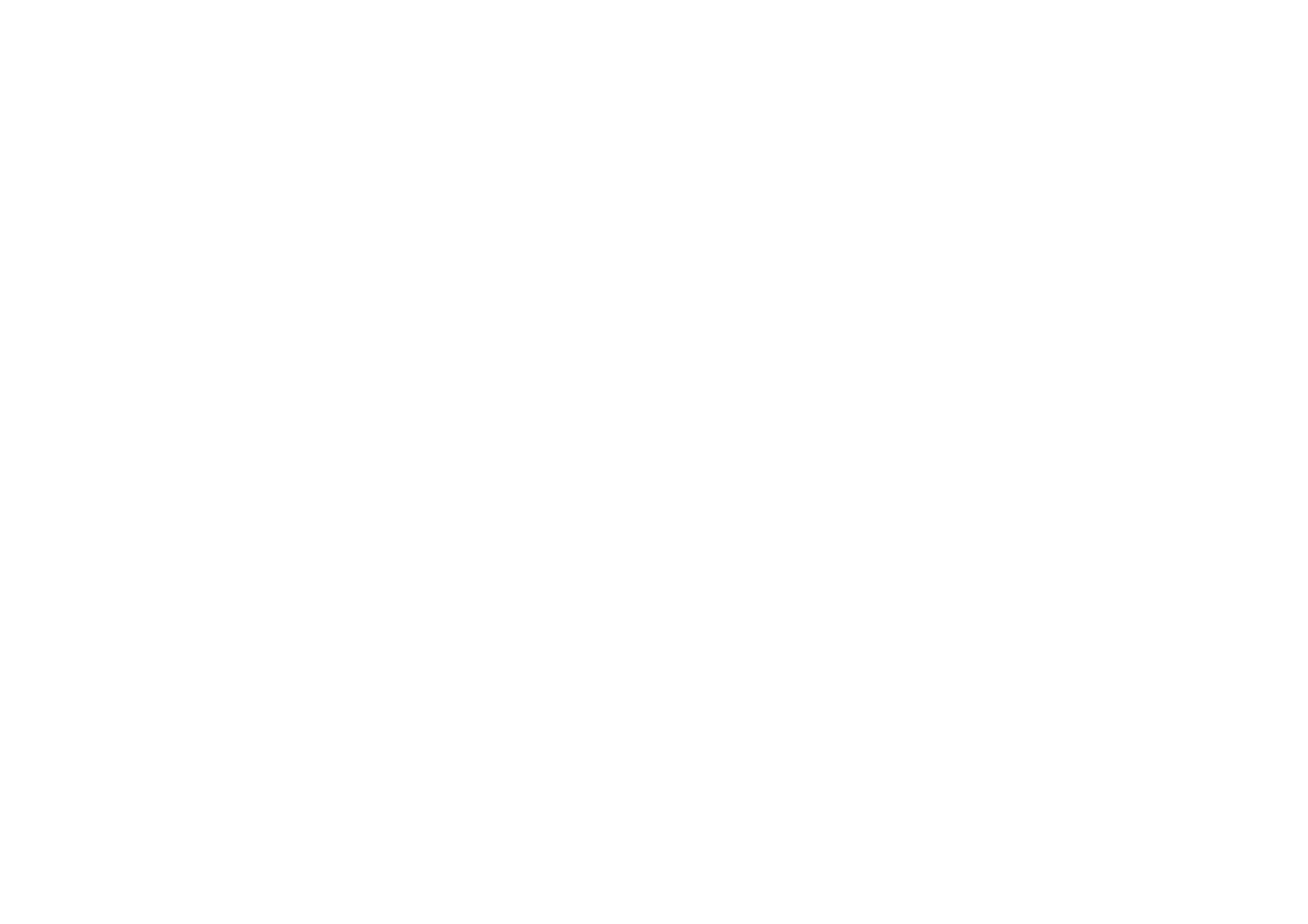

| PL 07/11        |             |                          | Da N.º serie               | De No. Serie                  | Von Masch, Nr.           | From S/N                    |  |  |
|-----------------|-------------|--------------------------|----------------------------|-------------------------------|--------------------------|-----------------------------|--|--|
|                 |             |                          | 21202501                   |                               |                          |                             |  |  |
| <b>POS</b>      | P/N         | <b>LEGENDA</b>           | <b>DESCRIZIONE</b>         | <b>DESCRIPTION</b>            | <b>BESCHREIBUNG</b>      | <b>DESCRIPTION</b>          |  |  |
| 01              | G06113-3001 |                          | Cono diffusore             | Embout conique                | Ausblaskonus             | Outlet cone                 |  |  |
| 02              | G06077      | Ø 150                    | Raccordo camino            | Raccord cheminée              | Schornsteinanschluss     | Chimney fitting             |  |  |
| 03              | G06174      |                          | Pannello isolante          | Panneau d'isolation           | Isolierplatte            | Insulating panel            |  |  |
| 04              | G06176      | $\sim$                   | Camera di combustione      | Chambre de combustion         | Brennkammer              | <b>Combustion chamber</b>   |  |  |
| 05              | G06119-3001 |                          | Carrozzeria superiore      | Carrosserie sup.              | Karosserie Oberteil      | Upper body                  |  |  |
| 06              | G06121-3001 |                          | Pannello ispezione         | Porte visite                  | Inspektionsklappe        | Inspection panel            |  |  |
| 07              | G06178-3001 |                          | Carrozzeria inferiore      | Carrosserie Inf.              | Karosserie Unterteil     | Lower body                  |  |  |
| 08              | E10678-110  | 450 W - 120V - 60Hz      | Motore                     | Moteur                        | Motor                    | Motor                       |  |  |
| 09              | E11230      | $40 \mu F$               | Condensatore               | Condensateur                  | Kondensator              | Capacitor                   |  |  |
| 10              | G06125-3001 |                          | Convogliatore aria         | Air collecteur                | Luftkollektor            | Air conveyor                |  |  |
| 11              | T10260      | $Ø$ 350 - 18°            | Ventola                    | Ventilateur                   | Lüfter                   | Fan                         |  |  |
| 12              | P30169      |                          | Griglia aspirazione        | Grille aspiration             | Ansauggitter             | Inlet grill                 |  |  |
| 13              | 140330      | $L = 420$ mm - $1/4" FF$ | Tubo gasolio flessibile    | Flexible fuel                 | Flexibler Heizölschlauch | Flex diesel pipe            |  |  |
| 14              | 120104      | 1/4"M - 1/4"M            | Raccordo ferro             | Raccord fer                   | Anschluss, Eisen         | Iron fitting                |  |  |
| 16              | G06104-9005 |                          | Staffa supporto filtro     | Étrier support filtre         | Trägerbügel Filter       | Filter support bracket      |  |  |
| 20              | 140329      | $L = 260$ mm - $1/4" FF$ | Tubo gasolio flessibile    | Flexible fuel                 | Flexibler Heizölschlauch | Flex diesel pipe            |  |  |
| 21              | P20174-9005 |                          | Maniglia                   | Poignée                       | Griff                    | Handle                      |  |  |
| $\overline{22}$ | C30355      | Ø25                      | Tappo copritubo            | Bouchon tuyau                 | Schlauchstöpsel          | Pipe cap                    |  |  |
| 23              | P20175-9005 |                          | Piede                      | Support                       | Stütze                   | Support                     |  |  |
| $\overline{24}$ | 140331      | $L = 580$ mm - $1/4" FF$ | Tubo gasolio flessibile    | Flexible fuel                 | Flexibler Heizölschlauch | Flex diesel pipe            |  |  |
| 25              | 130696      | $L = 220$ mm             | Pescante                   | Tuyau d'aspiration            | Ansaugrohr               | Suction pipe                |  |  |
| 26              | 130737      | 1/4" M - M12x1,75 M      | Raccordo ottone            | Raccord laiton                | Messingfitting           | <b>Brass fitting</b>        |  |  |
| 27              | G06068-9005 |                          | Supporto cavo elettrico    | Crochet câble d'alimentation  | Halterung Stromkabel     | Power cord support          |  |  |
| 28              | G06110-9005 | 65                       | Serbatoio gasolio          | Réservoir fuel                | Heizölbehälter           | Fuel tank                   |  |  |
| 29              | C30367      | Ø 76                     | Tappo serbatoio            | Bouchon réservoir             | Behälterstopfen          | Tank cap                    |  |  |
| 30              | G06464-9005 | Ø 25                     | Assale                     | Essieu                        | Achse                    | Wheel axle                  |  |  |
| 31              | G06106-9005 |                          | Staffa supporto assale     | Etrier support essieu         | Trägerbügel Achse        | Wheels axle support bracket |  |  |
| 32              | C10556      | Ø 260 - Ø 26             | Ruota                      | Roue                          | Rad                      | Wheel                       |  |  |
| 34              | M20507      | D 5 x 70                 | Copiglia                   | Goupille                      | Splint                   | Cotter pin                  |  |  |
| 35              | 125020      | M16x1,5                  | Tappo scarico serbatoio    | Bouchon de vidange réservoir  | Behälterablassstopfen    | Drain cap                   |  |  |
| 36              | C30375      | Ø13,95 x 2,62            | Guarnizione OR             | Anneau O'R                    | O-Ring                   | O-ring                      |  |  |
| $\overline{37}$ | G00248      |                          | Quadro elettrico           | Coffret éléctrique            | Schaltkasten             | El. control box             |  |  |
| 39              | P50127      |                          | Copertura quadro elettrico | Couverture coffret électrique | Abdeckung Schalttafel    | Control box cover           |  |  |
| 40              | G06407-3001 |                          | Basamento                  | Base                          | Sockel                   | <b>Base</b>                 |  |  |
| 42              | C30372      | Ø 25,4mm - Ø34,9 mm      | Passacavo                  | Protection cable              | Kabeldurchgang           | Cable protection            |  |  |
| 43              | E50102      |                          | Termostato di sicurezza    | Thermostat de sécurité        | Sichereitsthermostat     | Safety thermostat           |  |  |
| 44              | M20107      | Ø5 x Ø15 x 1,5           | Rondella                   | Rondelle                      | Unterlegscheibe          | Washer                      |  |  |
| 45              | G06181      | $\sim$                   | Boccaglio                  | Gueulard                      | Brennerrohr              | <b>Blast tube</b>           |  |  |
| 46              | E20671      | 6,3x0,8 mm               | Morsettiera                | Barrette de connection        | Klemmenleiste            | <b>Terminal board</b>       |  |  |
| 47              | G06183      |                          | Serranda regolazione aria  | Tablier réglage air           | Luftregelklappe          | Air adjustment shutter      |  |  |
| 48              | G01061-1    | DX                       | Aletta aria                | Déflecteur d'air              | Luftleitblech            | Air flap                    |  |  |
|                 | G01061-2    | SX                       | Aletta aria                | Déflecteur d'air              | Luftleitblech            | Air flap                    |  |  |
| 49              | G06153      | $\sim$                   | Pannello quadro elettrico  | Panneau du coffret éléctrique | Schaltkastenplatte       | El. control box panel       |  |  |
| 50              | E20508      | 6 x 32                   | Portafusibile              | Porte fusible                 | Sicherungshalter         | Fuse holder                 |  |  |